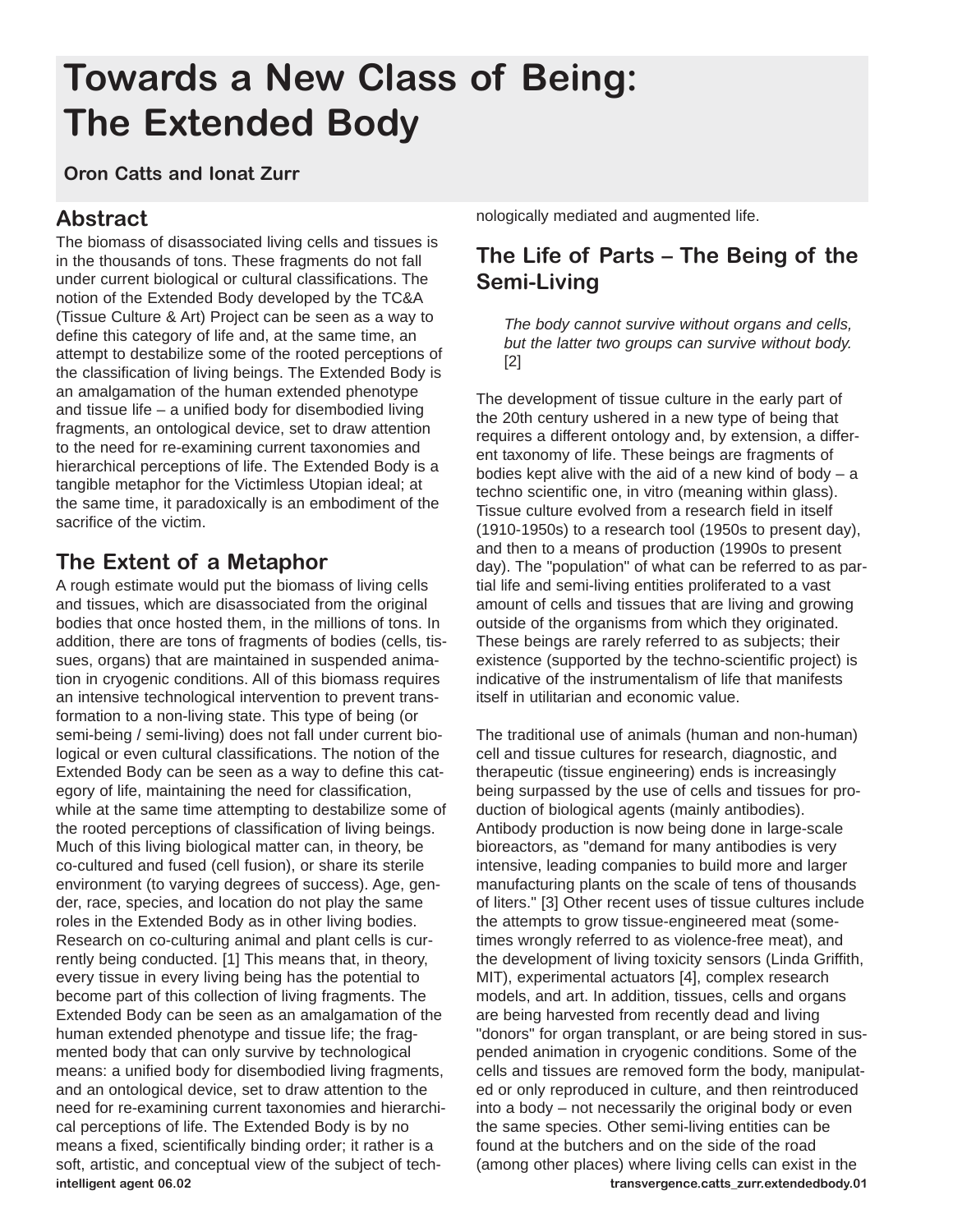bodies and parts of animals. Even without technological intervention these cells and tissues survive for hours and days after the organism is considered to be dead (meat).

The questions that arise from the existence of a large biomass consisting of living fragments of bodies are rarely addressed. And when this existence is discussed, it is almost exclusively in an anthropocentric manner. Examples are Andrews and Nelkin in *Body Bazaar* (2001) who explore the legal implications of tissue commodity [5] and Waldby & Mitchell (2006) who investigate human tissue (predominantly blood) as a waste and as a gift in the context of the global economy. [6] Squier (2004), in her book *Liminal Life* [7], is moving a bit further by looking at partial lives as "themselves" and referring to them as Liminal Lives. However, she also focuses on human tissue and human embryos and the beneficial or potentially hazardous effects of these liminal lives on human society. In certain instances, popular media does refer in a non-direct way to these partial lives as partial beings. A recent example can be found in a *New Scientist* article describing Griffith and Shuler tissue chip hybrids (or Meta Chips). While Griffith states that "our vision is building the human body on a chip", the article is entitled "Dawn of the Zombies" since "You can poke them, prod them and pump them full of drugs, and they'll never complain." [8] All of the above examples fail to give an agency or even a proto-agency to the living fragments; these examples treat the semi-living as quasi-life at best and in most cases as equal to inert objects.

Thacker is moving towards a different consideration when he refers to the semi-living as "actants;" He asks: "Can there be a politics that effectively takes into account these nonhuman actants, entities that are much more than inert objects and yet much less than autonomous organisms? How can we keep from falling into the too easy habit of reducing all actants to agential origins (e.g., the notion that, yes, there are these nonhuman machines, but ultimately humans design and operate them)?" [9] TC&A's Extended Body is a small step towards answering Thacker's question.

### **The Metaphysical Question**

When tissue culture started at the beginning of the 20th century, it required a new way of looking at the body as a community of discreet entities that can survive independently from the body. The use of the term "cell," coined by Hook (1667), derived from the morphological resemblance, according to Hook's observation, between cork cells and the structure of a beehive. However, Canguilhem observes, "Yet who can say whether or not the human mind, consciously borrowing from the beehive this term for a part of an organism, did not unconsciously borrow as well the notion of the cooperative labor that produces the honeycomb?" He answers his own question by saying, "what is certain is that affective and social values of cooperation and association lurk more or less discreetly in the background of the developing cell theory." [10]

The example of the beehive further illustrates the complications involved in ideas of individuality. A Beehive can be seen as one organism, with the individual bees as organs / tissues / cells of that organism (E. O Wilson). However, we do have the tendency, due to the morphology and behavior of the individual bee (and due to our anthropomorphic tendencies), to perceive one bee as an independent organism.

Observations of the fragmentation of the body into individual cells, which can be kept alive as semiautonomous beings stripped away from their original body and its complex immune system, drove Huxley, Wells, and Wells to write: "We may compare the body to a community, and the cells to the individuals of which this vast organized population is composed. It is very important to realize that this is not a merely allegorical comparison. It is a statement of fact, for – we resort here to the stress of italics – *single cells can be isolated from the rest of the body, and kept alive.*" [11]

If the body is a community of cells, how can one refer to the collection of cells that are growing outside the body? What is the "community" to which they belong?

*Any cell – man, animal, fish, fowl, or insect – given the chance and under the right conditions, brought into contact with any other cell, however foreign, will fuse with it. Cytoplasm will flow easily from one to the other, the nuclei will combine, and it will become, for a time anyway, a single cell with two complete, alien genomes, ready to dance, ready to multiply. It is a Chimera, a Griffon, a Sphinx, a Ganesha, a Peruvian God, a Ch'i-lin, an omen of good fortune, a wish for the world.* [12]

When cells and tissues are removed from the (context of the) host body and kept alive, they are also being stripped of many other aspects of what is perceived as a living individual. They are kept alive and grown in a technological environment that acts as a surrogate body. But, in the most fundamental way, they represent the ultimate bare life. These cells and tissues change morphologically, functionally, and in relations to space / time. Most isolated cells and tissues can survive and grow alongside cells and tissues of different individuals, species and "generations." In many cases, a fairly simple procedure will temporarily open up the cells and nuclei membranes to fuse two or more cells, creating a novel chimerical being that constitutes living parts of different individuals and species. In addition, important ingredients in (mainly) the nutrients provided to cells and tissues are derived from other living beings. One such ingredient is foetal calf serum, which is used across the board to feed cultures of many cell types and origins.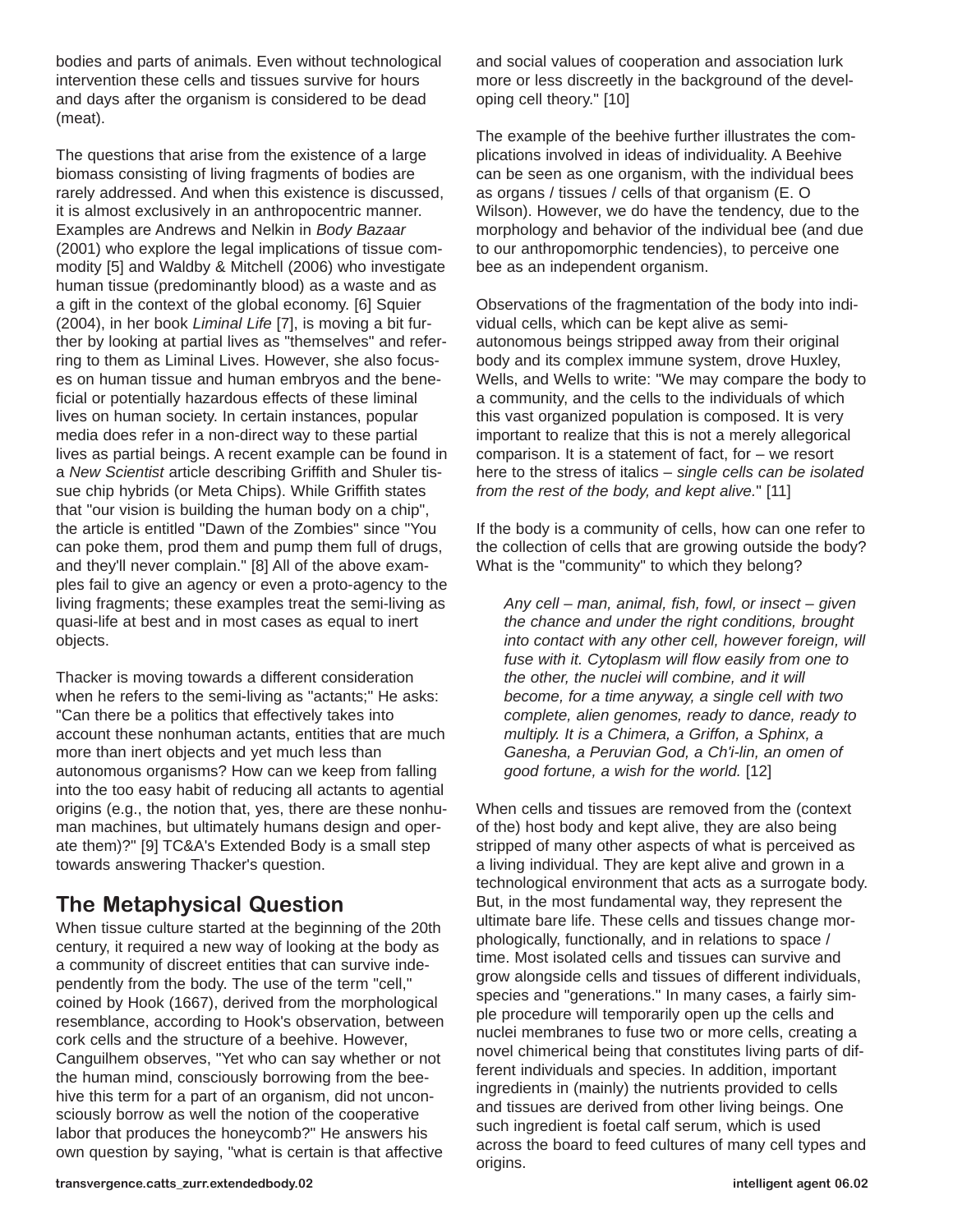It becomes obvious that the dissociated tissues and cells conform to a lowest common denominator – they are alive, they need technological support and they can coexist. Therefore, they form a kind of community. This community does not conform to common biological and cultural classifications and presents both an ontological and epistemological challenge: ontological because it calls into question the definition of being in a very basic and fundamental way; and epistemological because it questions our knowledge production from the perspective of a fragmented out-of-context collection of "kind-ofalive" beings. It also reveals new perceptions with regard to the human position within the larger ecology.

Without being a vitalist, one begins to formulate ontological questions that need to be addressed:

Does life have an intrinsic value that is different from the value of non-life?

Is life different from non-life in that it is a subject rather then an object?

Where does this Haecceity reside? [13]

Where can partial life and the semi-living be placed in the ontological and taxonomical charts?

Do all fragments of one individual, although located in different geographical locations, still have the essence of this individual? Or are they all fragments of the same species?

Is it the techno-scientific vessel that makes fragments a "one body / community" and a "one being"?

### **Classification**

The semi-living does not seem to exist or conform to either Linnaean taxonomy or Molecular systematics (chemotaxonomy). The origin of most cells can be traced back to an organism that can be classified under these systems. Cells and tissue banks are still using this system to identity their "stock" and sometimes even add ethnicity to some human cell lines. There are cells in the collection that do not adhere to either Linnaean taxonomy or Molecular systematics (chemotaxonomy), such as the McCoy cell line, which is classified as mouse cells even though the cells' origin is identified as human. [14] In addition, the cell lines in the collection are actually sorted by unique names and catalogue numbers, partly because traditional taxonomies are not sufficient to deal with the collection.

Current taxonomy is rooted in 18th-century understandings of life and therefore carries some of the social values and scientific and ontological understandings of that time; for example, biblical understandings in which a species is defined according to morphological resemblance and the ability to give fertile offspring. Contemporary attempts at refining the system employ recombinant systematics based on data derived from DNA.

Besides enhancing current genohype [15], this system

excludes some of the more puzzling entities that exist today, such as chimeras, who have a few types of tissues with different DNA; or those semi-living entities that combine parts of living beings considered distinct in current taxonomies and are supported by the technology to maintain a form of life.

However, we would like to concentrate on the other "being" that falls in-between categories of the system of taxonomy, whether based on sexual selection or recombinant systematics – that of the Extended Body. We argue for a consideration of quasi-beings that are not animal (including human) as well as not fully living. These quasi-beings are liminal lives that are getting larger in population and in significance. These semi-living entities can convey to us new understandings of life and our own position within the fabric of living and nonliving environments.

#### **Humans – Animals Compared**

In the dominant discourse exploring the human position within the living world, humans are compared and contrasted with other animals. This already takes a "speciest" position as a starting point for interweaving humans in the ecological fabric. We are suggesting that, rather than falling back into familiar arguments, we should adopt a new and fresh perspective that will force us to re-examine our position within a taxonomy that is increasingly dissolved, fragmented, and inadequate.

We may want to begin taxonomizing humans together with other animals (as humans are animals) and look for another mirror image for comparison and contrast; a broken mirror image that is not necessarily so much like us, but can be, literally, part of us.

In order to explain our position we would like to investigate Heidegger's division of the world into three ontological positions – objects (such as stones) as wordless; animals as "poor in the world;" and humans as worldforming.

We would like to qualify our analysis by asserting that the purpose of this paper is not to provide an analysis of Heidegger's philosophy (we are far from qualified for such an enormous task) but rather to use Heidegger's arguments as an aid for establishing a new position from which we can explore the different beings and semi-beings in the world.

Heidegger believes that animals have radically different modes of being in the world than humans. Animals lack the ability to perceive other entities in the world as beings (but they are capable of instinctive comprehensions of textures, scent, colors etc.). As a result of this lack, animals do not perceive themselves as beings either. Therefore they are "in poverty" in the world (Heidegger did not attach any evaluation to such a position). Humans, in contrast, can perceive beings as well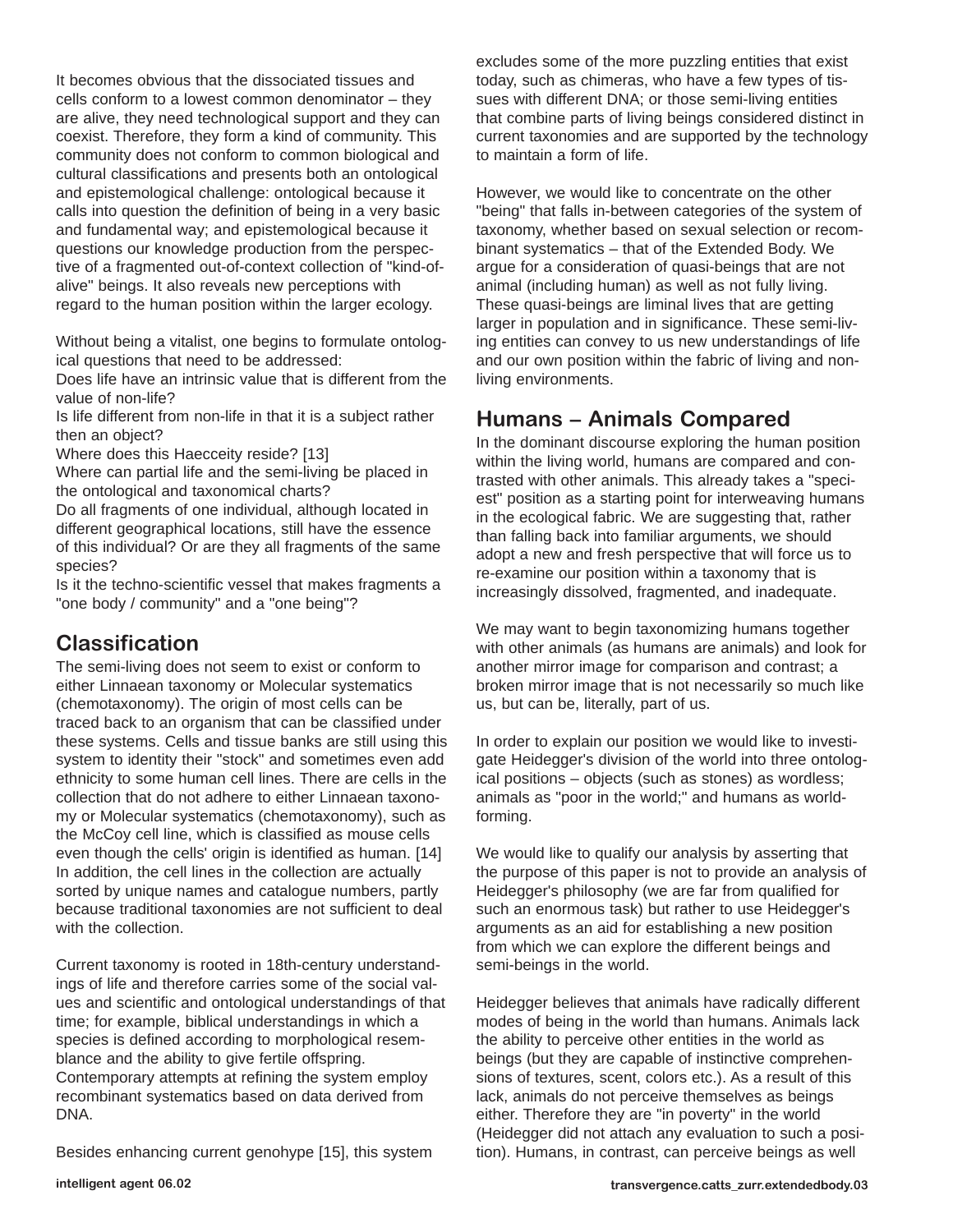Heidegger's arguments are based on the latest discoveries in the life sciences of his time. The empirical evidence for his philosophical argument mainly is the work of the zoologist Emanuel Radl and Jakob von Uexküll.

#### *The Bee Experiment*

As previously discussed, bees can be seen as part of an organism (the colony / the community) rather than an individual being. Cells were not just named after the beehive but can be seen as analogous to the bee (as part of a community, according to Huxley). Therefore the bee experiment described in the following can be seen as an appropriate approach to exploring the position of the Extended Body. We should note, however, that there is some danger in applying Wilson's concept of sociobiology, where he equates the construct of the social insect (colony) to human society. (This comparison is reductionist and may lead to ideological propagation.) However, as a thought experiment, one can look at metaphorical relationships between cells and bodies (i.e Huxley's community) and between humans and their extended phenotype (society, culture, technology).

Some scientific experiments have demonstrated that the worker bee is not indifferent to the scent and color of the flower from which it receives nourishment. The bee sucks honey from a flower with some particular traits (such as scent and color) and flies off. Most people will understand the latter as a conscious action performed by the bee once it realizes that the flower does not hold any more honey. Heidegger, however, questioned whether the reason why the bee stops sucking honey and flies off is in fact the bee's comprehension of the fact that honey is no longer present and available. Heidegger believed that the bee lacked any ability to be aware of the absence of honey as such.

To support his argument, Heidegger outlines an experiment in which a bee was placed in front of a bowl filled with more honey than it could consume at once. The bee began to suck the honey and, at a certain point, stopped and flew off (leaving some honey in the bowl). According to Heidegger, this behavior could be wrongly interpreted as the bee recognizing that it could not suck the whole amount of honey and therefore stopping. In another experiment, it was observed that if the bee abdomen is carefully cut away while the bee is sucking honey, the bee will continue to do so, regardless of the amount its body can accumulate (even when honey begins dripping out of the bee). This experiment led Heidegger to assert that the bee lacks the cognitive ability to conceive the existence of honey and is only acting instinctively (almost mechanically?).

This paper does not intend to discuss the flaws of the experiment or the fact that Heidegger carelessly jumps to conclusions. After all, the bee was stripped of its natural context and placed into a techno-scientific one – a

bowl with a large amount of honey. The bee was also physically "reduced" through the removal of its abdomen and was therefore coping with an extreme and unfamiliar situation. To explain the behavior of the bee, without any consideration for agency, is not necessarily the right approach. Paradoxically, one could argue that the bee may have been "consciously" behaving this way because of the stressful circumstances – in order to defy them.

There are arguments that humans may exhibit similar behavior when they are interfered with both physically or emotionally (one just needs to look at our Western obesity problem to realize that some of us have lost our ability to know when it is time to stop consuming).

We would argue that this experiment did not prove in any way that animals have no agency as such; one also cannot conclude that they are different from humans on the basis of this specific experiment. It may very well be that the bee can perceive other beings as such. In turn, our own "animality constraints" may diminish our capability of perceiving other beings as beings (such as Heidegger's ability to perceive a bee as a being that is able to perceive other beings as such).

If we trace back the analogy between cells and a beehive, we can understand one bee as a whole organism or as an organ in the organism / colony forming an "individual body." In other words, experimentation performed on a single bee can be compared to experimentation with tissue cells in a petri dish. Taken from the context of the bee-colony, the bee will behave in unusual ways, just like cells removed from the body. The bee can be seen as part of an extended body.

Our argument addresses notions of different scales of size, time etc., as well as different sensual perceptions (visuals, sound, smell or texture) that are determined by our biological makeup. All "beings" are constructed according to variables of these parameters. Furthermore, beings can exist within beings, parallel to other beings, engulfing other beings, partly immersed in other beings etc. and not be aware of such "beingness."

The Extended Body is a construct that may enable us to question the classification of the world according to humans / animals / non-living entities and look at the semi-livings that are located in between human-animal (cells of humans and animals fused together), humanobject (a tissue-engineered construct consisting of human cells) and animal-object (a tissue-engineered construct consisting of animal cells) etc. Furthermore, these semi-livings can fall into any of these categories and still not conform to any one of our understandings of these categories.

We are all becoming part of the Extended Body, dependent on the techno-scientific project in order to extend our survival. Fragments of our bodies are poten**transvergence.catts\_zurr.extendedbody.04 intelligent agent 06.02**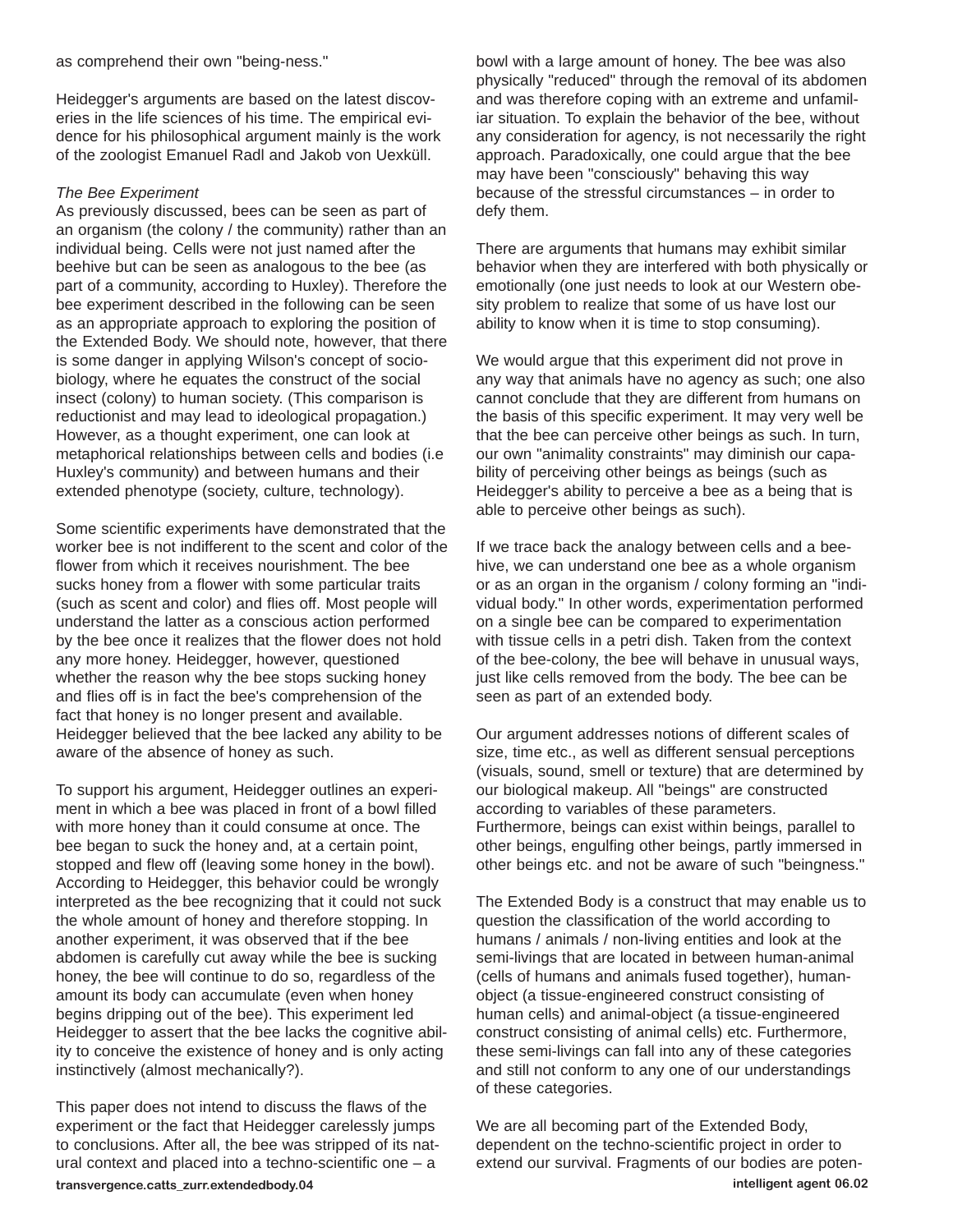tially becoming part of the Extended Body and fusing with other semi-living beings. The Extended Body engulfs all these cells, tissues of organs that are stripped of / removed from their host bodies – cells, tissues and organs without "natural" body – and are destined to be kept alive and often even proliferate in a new body that is techno-scientific. These bits of flesh can physically grow in different configurations, together or dismembered, regardless of their original host species, race, sex etc. This ability to co-culture, and in some cases even to hybridize, stems from the context into which the fragments are introduced. Hence, they are stripped from a body with an immune system and are introduced into a new "body" yet to be defined as a specific "being" that will not reject any foreign agent who / which may want to become part of it.

## **The Extended Body Point of View**

The flexibility and versatility (vulnerability) of the Extended Body "opens up" a niche for new semi-living semi-beings. It is our intent to take their – the Extended Body – "point of view" in order to examine new taxonomies and our new relations with the living and semiliving world around us from a fresh perspective.

Honor Fell (1900-1986), one of the pioneers in the field of tissue culture, encouraged her scientists to adopt what she referred to as "the tissue culture point of view" [16] as a way to better understand the processes and needs of cells in vitro. In TC&A, we are trying to expand this non-anthropocentric aspiration to a somewhat more complex "entity," which is not human and not nonhuman, but rather a semi-living being. This way we hope to open up a fresh perspective from which to discuss humans' relations to other beings.

Our position may be somewhat reductionist, however not as reductionist as taking the DNA or the code point of view (the non-living / information-based point of view). We are taking a position that is reductionist with regard to the complexity of the living being; however, this reduction to a more visceral point of view enables, at least from a symbolic perspective, the engagement with different complexities, which are defining notions of living, non-living, species, race, gender, the individual, as well as the I (Am I a discrete being? Am I an accumulation of all my cells?).

### **The Victimless Utopia**

However, everything is not all-engulfing and harmonious in the Extended Body metaphor (or in the Extended Body community, in which scarce resources can lead to a struggle for life and death, and the chance of contamination and death is almost inevitable).

One more complication arising from the Extended Body as a manifestation of the techno-scientific project is that it may create an illusion of a victimless existence. There is a shift from "the red" in the teeth and claws of nature to a mediated nature. The victims are pushed farther away; they still exist, but are much more implicit.

Parts of the living are fragmented and taken away from the context of the host body (and this act of fragmentation is a violent act) and are introduced to a technological mediation that further "abstracts" their liveliness. By creating a new class of semi-being, which is dependent on us for survival, we are also creating a new class for exploitation.

As part of the TC&A project, we explore the ironies involved in the promise of a Victimless Utopia. In our Victimless Utopia series, we have explored the creation / construction of victimless meat in a project titled *Disembodied Cuisine*. [17] We ate, together with some brave volunteers, tiny semi-living frog steaks that were grown for more than two months in bioreactors and used not only expensive resources but also animalderived ingredients in the nutrient media. [Fig. 1] We referred to them ironically as extreme Nouvelle Cuisine in the sense that they were luxury goods (and not necessarily tasteful ones). Still, the irony sometimes seems to be lost too easily, and now the discourse about a victimless society is being used by a university spin-off company that attempts to secure funding for tissue-engineered meat as a possibility for eating meat without killing the animal. [18]



Figure 1. The Tissue Culture & Art Project, *Disembodied Cuisine* installation, Nantes, France, 2003. Photo: Axel Heise.

We followed this project with *Victimless Leather - A Prototype of Stitch-less Jacket Grown in a Technoscientific "Body"* [19], presenting a miniature leather-like jacket grown out of immortalized cell lines (a mix of human and mouse cells) that cultured and formed a living layer of tissue supported by a biodegradable polymer matrix in a form of a miniature stitch-less coat. [Fig. 2] We were contacted by a commercial company requesting more technical information for potential commercialization of such an idea.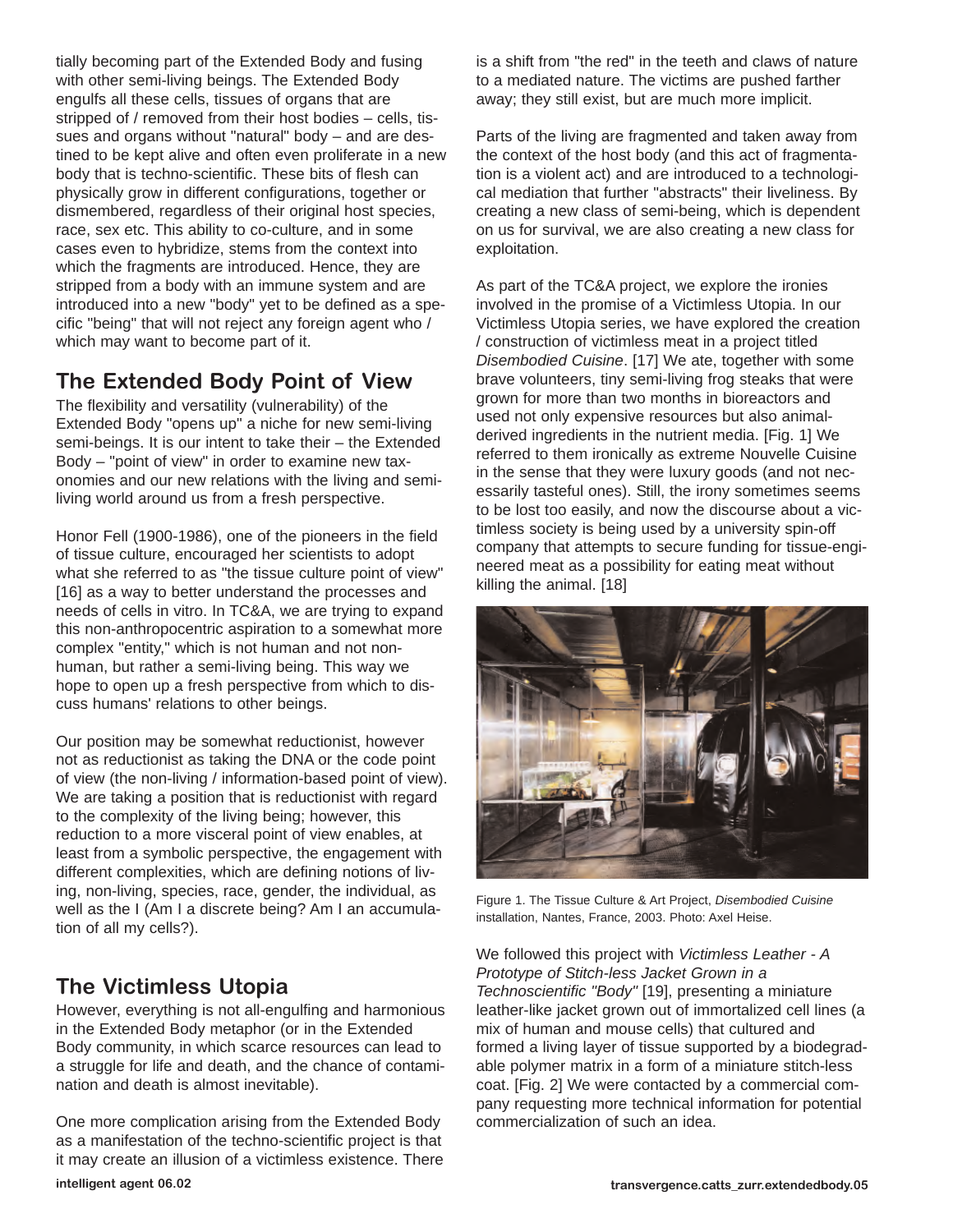

Figure 2. The Tissue Culture & Art Project, *Victimless Leather - A Prototype of Stitch-less Jacket grown in a Technoscientific "Body"* (2004). Bio-degradable polymer connective and bone cells.

This year we performed, for the first time, the *DIY De-Victimizers*, exploring the hypocrisies involved in our relationship with other living and partially living systems by taking the paradoxes and ironies involved in the production of a victimless utopia to somewhat extreme levels of absurdity.

We explored the creation of The DIY De-victimizer Kit as part of the Tissue Engineering & Art Workshop organized by "SymbioticA: the art and science collaborative research laboratory" at the School of Anatomy and Human Biology of the University of Western Australia and run in collaboration with Dr. Stuart Hodgetts. [Fig. 3]



Figure 3. The Tissue Culture & Art Project, *The DIY De-victimizer* (2006). Performance.

The DIY De-victimizer Kit Mark One (DVK m1) was set up to allay some of the guilt people feel when they consume parts of dead animals (as food, for aesthetics reasons or any other purpose) or cause the accidental

death of a living being (by a car, a lawnmower, or any other piece of technology). The kit can maintain and in some cases even proliferate and extend the life of parts of the deceased bodies, at least until the guilt recedes. The DIY DVK utilizes off-the-shelf items to construct a basic tissue culture facility; a few specialized nutrients are needed – some of which contain animal-derived material – but the latter is so far removed from the end user that for most people remorsefulness is usually not an issue.

We made use of the DIY DVK for a performative installation in which we experimented with bringing back to life (literally) parts of meats. We attempted to reverse the "destructive" effects of human technology by "re-lifeing" its victims and invited the audience to take an active role in the experiment by assisting us in caring for the fragments of life and making different ethical decisions with regard to these fragments' eventual fate.

Since this project had its debut in Barcelona, we felt compelled to reassess human relations to animals in the context of the Spanish bullfighting ritual. In drawing an analogy between participating in a bullfight ritual and eating McBurger, one may argue that in the bullfighting ritual, the killing of the animal for aesthetic / recreational reasons is more respectful, as it is exposed and even celebrated. However, the fate of the non-human animal is predestined. As an homage to the fighter bull, we relifed its tissue and grew it over a miniature replica of a tourist-shop figurine in the shape of a bull. We contrasted the tissue from the bull with that from a burger and tried to obtain viable cells for re-life-ing. We also asked the audience to choose which one they would like to "kill," that is, bring back to its cultural accepted position of dead meat.

As humans' ability to preserve ecological conditions for their survival is questionable, so is the fate of the Extended Body that is dependent on human care for its survival. The Extended Body is an extension of our own (or other living) body that takes the definition and perceptions of what a body is in different and alternative directions. The Extended Body is growing in size, presence, complexity, and versatility and can be a point of departure for addressing our limitations in the understanding of ourselves as an integral part of the ever transforming ecology.

Oron Catts and Ionat Zurr **SymbioticA** School of Anatomy & Human Biology University of Western Australia

#### **References:**

[1] Research on two artistic projects involving the cultivation of plant and animal cells in the same environment currently is underway in SymbioticA; cell fusion between **transvergence.catts\_zurr.extendedbody.06 intelligent agent 06.02**